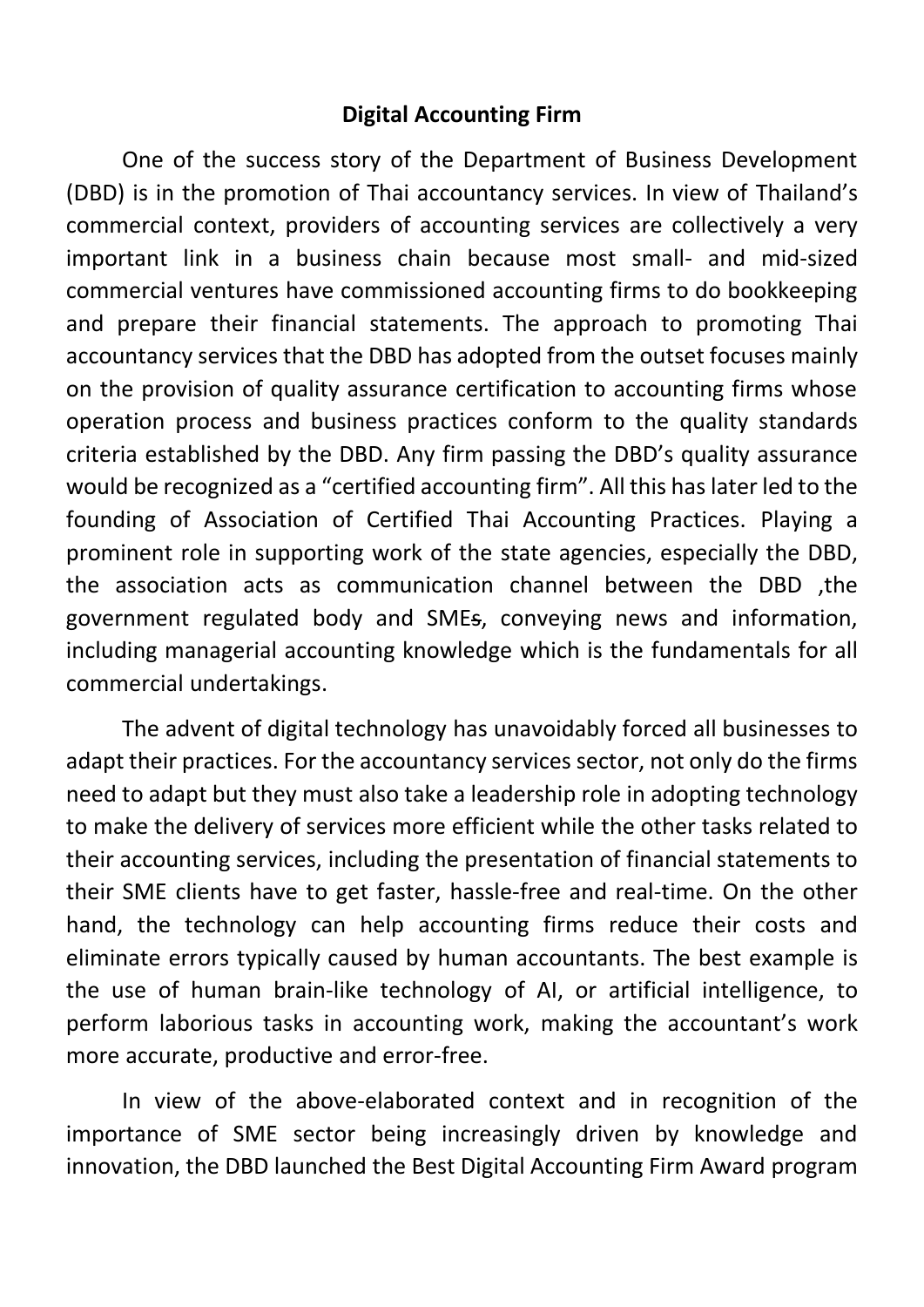in an attempt to raise the quality of accounting service providers, especially the certified accounting firms. The underlying purpose of the program is to encourage pre-digital-era, traditional service providers to evolve into Digital Accounting Firms which would then potentially set a good example for the peers in the same industry to follow suit. Such transformation of analoguethinking accounting firms to become the providers of high value services that are intensively driven by digital technology will strengthen the professionalism of Thai certified accounting firms even more.

The Best Digital Accounting Firm Award event which was held for the first time in 2020 has the scoring criteria and award categories as follows.

# **Scoring criteria**

### **First round**

The total score is divided into 2 parts as follows.

- (1) Level of Digital Accounting Firm competence based on the survey form 30 points
- (2)Preparation and presentation of a work process blueprint 70 points

\*\* The participating certified accounting firms with a total score of 60 or higher is eligible to enter the second round. \*\*

## **Second round**

The participating firms passing the first round must prepare for the judging panel's site visit at the firm's office. During the site visit, there will be an interview session for the judging panel to evaluate the certified accounting firms's work process after integrating a digital technology into their operation, using the firm's blueprint provided earlier as reference. 100 points

\*\* The participating certified accounting firms with a total score of 60 or higher is eligible to enter the final round. \*\*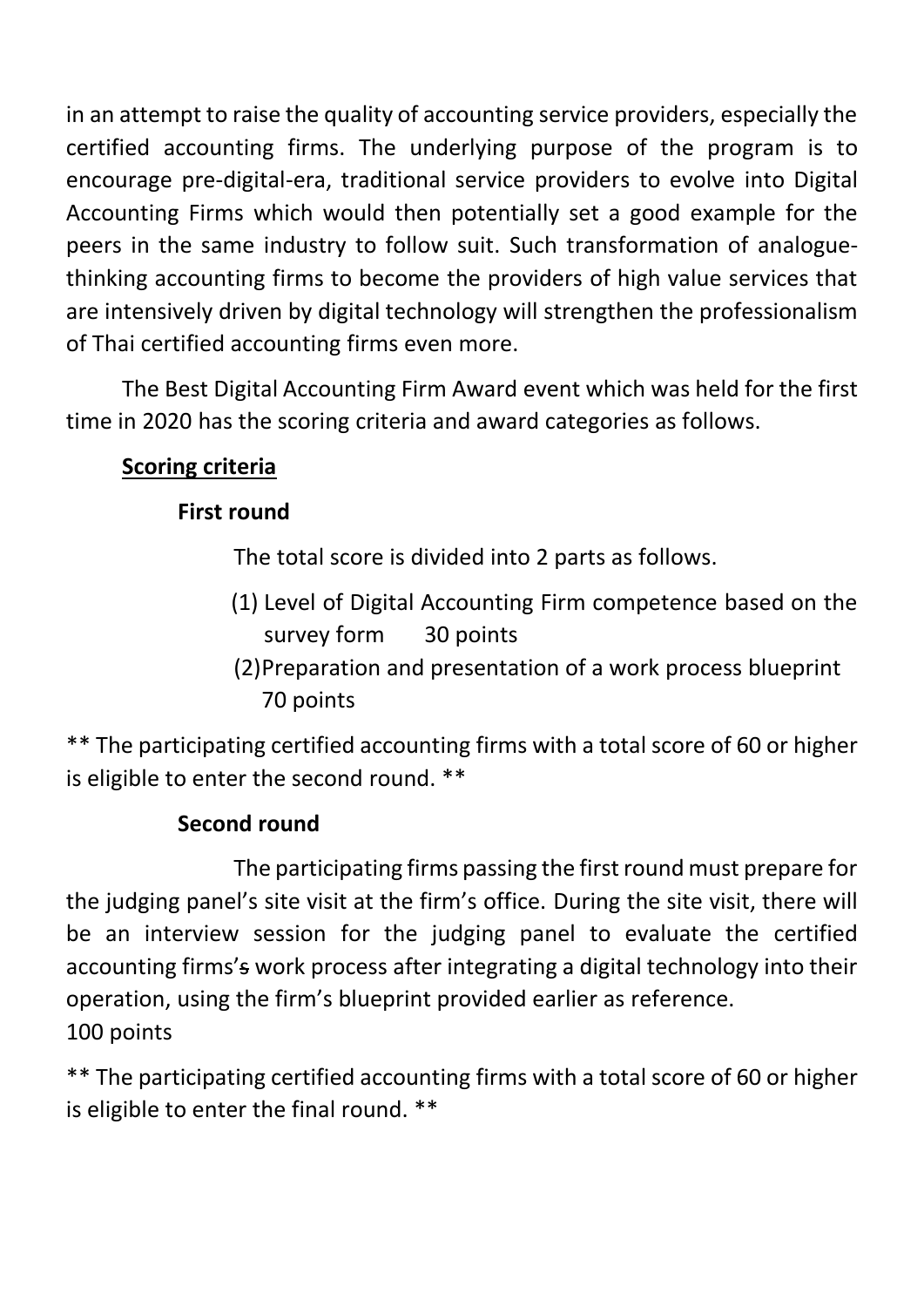### **Final round**

The scoring by the judging panel in the final round (100 points) is divided into 2 parts:- the first part constituting 80 percent of the total scores is the point carried over from the second round, and the second part making up 20 points will be assessed based on the finalists' presentation of their business as Digital Accounting Firm. Three different awards, see below, will be given to the winners based on the scores in the final round.

| Score         | Class of Award        |
|---------------|-----------------------|
| $70 - 80$     | <b>SILVER AWARD</b>   |
| 81 and higher | <b>GOLD AWARD</b>     |
| 85 and higher | <b>PLATINUM AWARD</b> |

### **A list of award winners**

Twelve award-winning certified accounting firms honored with trophies are listed below.

| <b>Order</b>   | <b>Company name</b>                                                              | <b>Province</b> | <b>Class of</b><br>award        |
|----------------|----------------------------------------------------------------------------------|-----------------|---------------------------------|
| 1              | NARONG ACCOUNTING OFFICE (2518)<br><b>COMPANY LIMITED</b>                        | <b>Bangkok</b>  | <b>PLATINUM</b><br><b>AWARD</b> |
|                | <b>ACCOUNTANT &amp;</b><br>P.M.                                                  |                 | <b>PLATINUM</b>                 |
| $\overline{2}$ | <b>ADVISORY COMPANY LIMITED</b>                                                  | <b>Bangkok</b>  | <b>AWARD</b>                    |
| 3              | SEA AND HILL COMPANY LIMITED                                                     | Chiang Mai      | <b>PLATINUM</b><br><b>AWARD</b> |
| 4              | <b>ACCOUNTING</b><br><b>SOLUTION</b><br><b>PHOENIX</b><br><b>COMPANY LIMITED</b> | Chiang Mai      | <b>GOLD</b><br><b>AWARD</b>     |
| 5              | SYNDICATE OFFICE<br><b>COMPANY</b><br><b>MMN</b><br><b>LIMITED</b>               | <b>Bangkok</b>  | <b>SILVER</b><br><b>AWARD</b>   |
| 6              | KRAFT ACCOUNTING OFFICE COMPANY<br><b>LIMITED</b>                                | <b>Bangkok</b>  | <b>SILVER</b><br><b>AWARD</b>   |